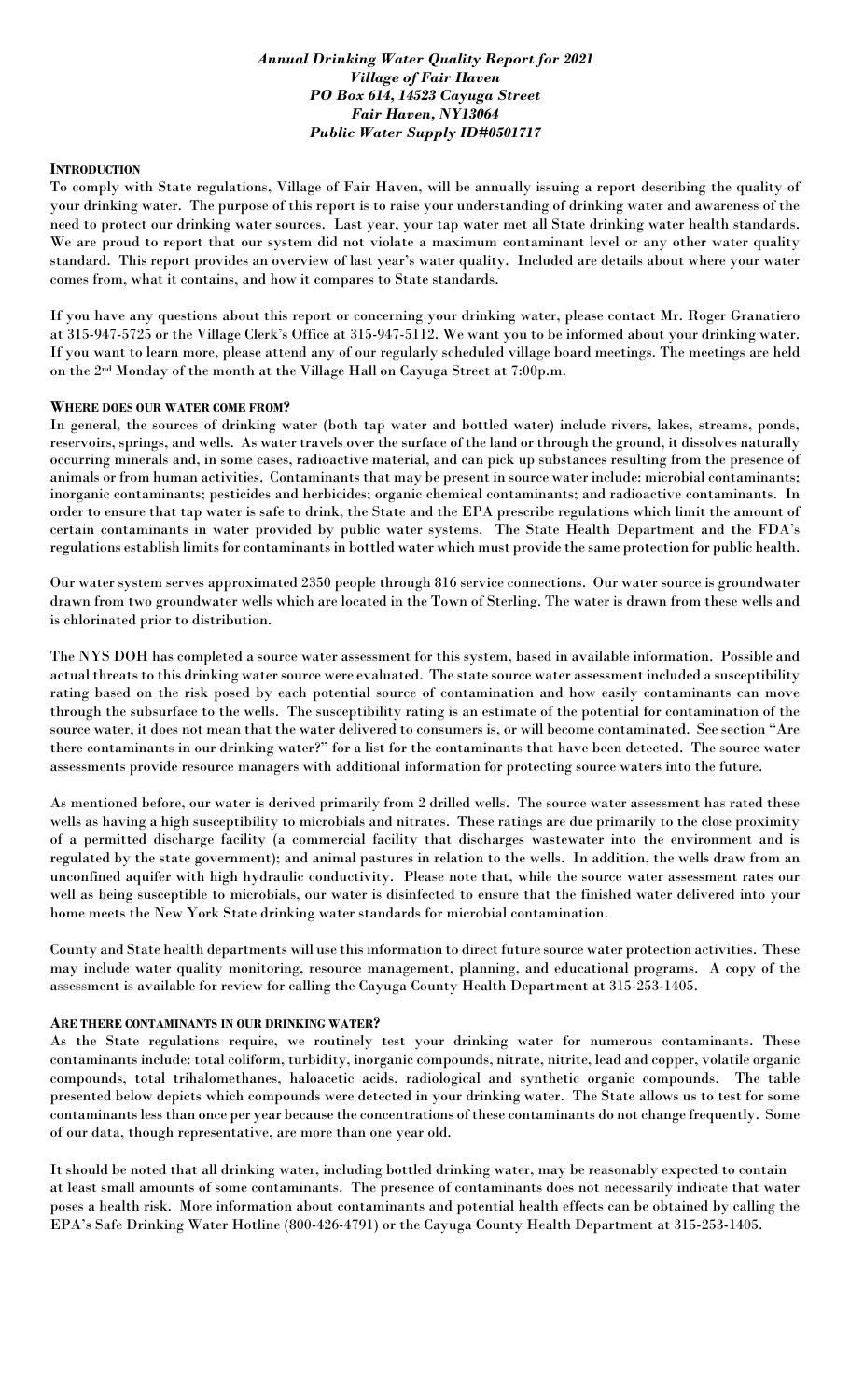| <b>Table of Detected Contaminants</b>          |                |                                 |                       |                  |                  |                   |                                               |  |  |  |  |
|------------------------------------------------|----------------|---------------------------------|-----------------------|------------------|------------------|-------------------|-----------------------------------------------|--|--|--|--|
|                                                |                |                                 | Level                 |                  |                  | Regulatory        |                                               |  |  |  |  |
|                                                | Violation      | Date of Sample                  | Detected<br>(Avg/Max) | Unit<br>Measure- |                  | limit<br>(MCL, TT | Likely Source of                              |  |  |  |  |
| Contaminant                                    | Yes/No         |                                 | (Range)               | ment             | MCLG             | or AL)            | Contamination                                 |  |  |  |  |
| Nitrate                                        | N <sub>O</sub> | 10/6/2021                       | 1.62, 1.95            | mg/L             | 10               | 10                | <b>Runoff from fertilizer</b>                 |  |  |  |  |
|                                                |                |                                 |                       |                  |                  |                   | use:                                          |  |  |  |  |
|                                                |                |                                 |                       |                  |                  |                   | Leaching from septic                          |  |  |  |  |
|                                                |                |                                 |                       |                  |                  |                   | tanks, sewage; Erosion                        |  |  |  |  |
| Barium                                         | N <sub>O</sub> | 10/06/2021                      | 0.185                 | mg/L             | $\sqrt{2}$       | $\,2$             | of natural deposits.<br>Discharge of drilling |  |  |  |  |
|                                                |                |                                 |                       |                  |                  |                   | wastes; Discharge from                        |  |  |  |  |
|                                                |                |                                 |                       |                  |                  |                   | metal refineries:                             |  |  |  |  |
|                                                |                |                                 |                       |                  |                  |                   | <b>Erosion of natural</b>                     |  |  |  |  |
|                                                |                |                                 |                       |                  |                  |                   | deposits.                                     |  |  |  |  |
| <b>Total Trihalomethanes</b>                   | N <sub>O</sub> | 08/04/2021                      | 9.96                  | ug/L             | N/A              | $MCL=80$          | By products of                                |  |  |  |  |
| (TTHMs-chloroform,                             |                |                                 |                       |                  |                  |                   | drinking water                                |  |  |  |  |
| bromodichloromethane,                          |                |                                 | Range                 |                  |                  |                   | chlorination needed to                        |  |  |  |  |
| dibromochloromethane,                          |                |                                 | $6.0 - 13.9$          |                  |                  |                   | kill harmful organisms.                       |  |  |  |  |
| and bromoform)                                 |                |                                 |                       |                  |                  |                   | <b>TTHMS</b> are formed                       |  |  |  |  |
|                                                |                |                                 |                       |                  |                  |                   | when source water<br>contains large amounts   |  |  |  |  |
|                                                |                |                                 |                       |                  |                  |                   | of organic matter.                            |  |  |  |  |
| <b>Total Haloacetic Acids</b>                  | N <sub>O</sub> | 08/04/2021                      | .65                   | ug/l             | N/A              | $MCL = 60$        | By products of                                |  |  |  |  |
| (Bromoacetic,                                  |                |                                 |                       |                  |                  |                   | drinking water                                |  |  |  |  |
| Chloroacetic,<br>Dibromoacetic.                |                |                                 | Range<br>$0.0 - 1.3$  |                  |                  |                   | chlorination needed to                        |  |  |  |  |
| Dichloroacetic,                                |                |                                 |                       |                  |                  |                   | kill harmful organisms.                       |  |  |  |  |
| Trichloroacetic)                               |                |                                 |                       |                  |                  |                   |                                               |  |  |  |  |
|                                                |                |                                 |                       |                  |                  |                   |                                               |  |  |  |  |
| <b>Total Trihalomethanes</b>                   | N <sub>O</sub> | 08/04/2021                      | 27.9                  | ug/L             | N/A              | $MCL=80$          | By products of                                |  |  |  |  |
| (TTHMs-chloroform,<br>bromodichloromethane,    |                |                                 |                       |                  |                  |                   | drinking water<br>chlorination needed to      |  |  |  |  |
| dibromochloromethane,                          |                |                                 |                       |                  |                  |                   | kill harmful organisms.                       |  |  |  |  |
| and bromoform                                  |                |                                 |                       |                  |                  |                   | <b>TTHMS</b> are formed                       |  |  |  |  |
|                                                |                |                                 |                       |                  |                  |                   | when source water                             |  |  |  |  |
| (Sterling)                                     |                |                                 |                       |                  |                  |                   | contains large amounts                        |  |  |  |  |
| Lead                                           | N <sub>O</sub> | 8/2,8/1, 8/11, 6/21, 6/22,      | 2.6 <sup>1</sup>      | ug/L             | $\mathbf{0}$     | $AL=15$           | of organic matter.<br>Corrosion of household  |  |  |  |  |
|                                                |                | 6/18/21                         |                       |                  |                  |                   | plumbing systems;                             |  |  |  |  |
|                                                |                |                                 | Range                 |                  |                  |                   | Erosion of natural                            |  |  |  |  |
|                                                |                |                                 | $<1-4.1$              |                  |                  |                   | deposits.                                     |  |  |  |  |
| Lead (Sterling)                                | N <sub>O</sub> | 7/18/2021                       | 10 <sup>3</sup>       | ug/L             | $\boldsymbol{0}$ | $AL=15$           | Corrosion of household<br>plumbing systems:   |  |  |  |  |
|                                                |                |                                 | Range                 |                  |                  |                   | Erosion of natural                            |  |  |  |  |
|                                                |                |                                 | $< 1 - 8.6$           |                  |                  |                   | deposits                                      |  |  |  |  |
|                                                |                |                                 |                       |                  |                  |                   |                                               |  |  |  |  |
|                                                |                |                                 |                       |                  |                  | $AL=1.3$          | Corrosion of household                        |  |  |  |  |
| Copper                                         | N <sub>O</sub> | 8/2,8/1,8/11,,6/21,6/22,6/18/21 | 0.13 <sup>2</sup>     | mg/L             | 1.3              |                   | plumbing systems;                             |  |  |  |  |
|                                                |                |                                 | Range                 |                  |                  |                   | Erosion of natural                            |  |  |  |  |
|                                                |                |                                 | $0.023 - 0.15$        |                  |                  |                   | deposits; Leaching                            |  |  |  |  |
|                                                |                |                                 |                       |                  |                  |                   | from wood                                     |  |  |  |  |
| Copper (Sterling)                              | N <sub>O</sub> | 7/18/2021                       | 0.594                 | mg/L             | 1.3              | $AL=1.3$          | preservatives.<br>Corrosion of household      |  |  |  |  |
|                                                |                |                                 |                       |                  |                  |                   | plumbing systems;                             |  |  |  |  |
|                                                |                |                                 | Range                 |                  |                  |                   | Erosion of natural                            |  |  |  |  |
|                                                |                |                                 | $0.001 - 0.95$        |                  |                  |                   | deposits; Leaching                            |  |  |  |  |
|                                                |                |                                 |                       |                  |                  |                   | from wood                                     |  |  |  |  |
| Sodium                                         | N <sub>0</sub> | 12/4/2019                       | 4.16,5.01             | mg/L             | N/A              | $\rm N/A$         | preservatives.<br>Naturally occurring         |  |  |  |  |
|                                                |                |                                 |                       |                  |                  |                   |                                               |  |  |  |  |
|                                                | $\bf NO$       | 01/18/2019                      |                       |                  | $\mathbf{0}$     |                   | Erosion of natural                            |  |  |  |  |
| Gross Alpha activity                           |                |                                 | 0.2                   | pCi/L            |                  | 15                | deposits                                      |  |  |  |  |
|                                                |                |                                 |                       |                  |                  |                   |                                               |  |  |  |  |
| Combined Radium -226<br>and Radium-228         | $\bf NO$       | 01/21/2019                      | 0.777                 | pCi/L            | $\mathbf{0}$     | 5                 | Erosion of natural                            |  |  |  |  |
| <b>Asbestos Chrysotile</b>                     | $\bf NO$       | 01/17/2019<br>10/28/2020        | $\overline{2}$        | MFL <sup>3</sup> | N/A              | N/A               | deposits<br>Decay of asbestos                 |  |  |  |  |
|                                                |                |                                 |                       |                  |                  |                   | cement water mains:                           |  |  |  |  |
|                                                |                |                                 |                       |                  |                  |                   | <b>Erosion of natural</b>                     |  |  |  |  |
|                                                |                |                                 |                       |                  |                  |                   | deposits                                      |  |  |  |  |
| Samples below collected<br>from Well #1 by the |                |                                 |                       |                  |                  |                   |                                               |  |  |  |  |
| <b>United States Geological</b>                |                |                                 |                       |                  |                  |                   |                                               |  |  |  |  |
| Survey                                         |                |                                 |                       |                  |                  |                   |                                               |  |  |  |  |
| <b>Carbon Dioxide</b>                          | N <sub>0</sub> | 12/06/2017                      | $3.2 - 3.5$           | mg/L             | N/A              | $\rm N/A$         | Naturally occurring.                          |  |  |  |  |
| Nitrogen Gas                                   | N <sub>0</sub> | 12/06/2017                      | 20.52-20.55           | mg/L             | N/A              | N/A               | Naturally occurring.                          |  |  |  |  |
|                                                |                |                                 |                       |                  |                  |                   |                                               |  |  |  |  |
| Dissolved Oxygen                               | $\bf NO$       | 12/06/2017                      | $7.3 - 7.4$           | mg/L             | N/A              | $\rm N/A$         | Naturally occurring.                          |  |  |  |  |
| Argon                                          | N <sub>0</sub> | 12/06/2017                      | $0.7540 -$<br>0.7630  | mg/L             | $\rm N/A$        | N/A               | Naturally occurring.                          |  |  |  |  |
| Calcium                                        | $\bf NO$       | 12/06/2017                      | 47.1                  | mg/L             | $\rm N/A$        | $\rm N/A$         | Naturally occurring.                          |  |  |  |  |
|                                                |                |                                 |                       |                  |                  |                   |                                               |  |  |  |  |
| Magnesium                                      | $\bf NO$       | 12/06/2017                      | 12.3                  | mg/L             | $\rm N/A$        | $\rm N/A$         | Naturally occurring.                          |  |  |  |  |
| $\rm Potassium$                                | N <sub>0</sub> | 12/06/2017                      | 1.01                  | mg/L             | $\rm N/A$        | $\rm N/A$         | Naturally occurring.                          |  |  |  |  |
|                                                |                |                                 |                       |                  |                  |                   |                                               |  |  |  |  |

Village of Fair Haven is an equal opportunity provider an employer

If you wish to file a Civil Rights program complaint of discrimination, complete the USDA Program Discrimination Complaint form (PDF), found online at [http://www.ascr.usda.gov/complaint\\_filing\\_cust.html,](http://www.ascr.usda.gov/complaint_filing_cust.html) or at any USDA office, or call (866) 632-9992 to request the form. You may also write a letter containing all the information requested in the form. Send your completed complaint form or letter to us by mail at U.S. Department of Agriculture, Director, Office of Adjudication, 1400 Independence Avenue, S.W., Washington, D.C. 20250-9410, by fax (202) 690-7442 or email at program.intake@usda.gov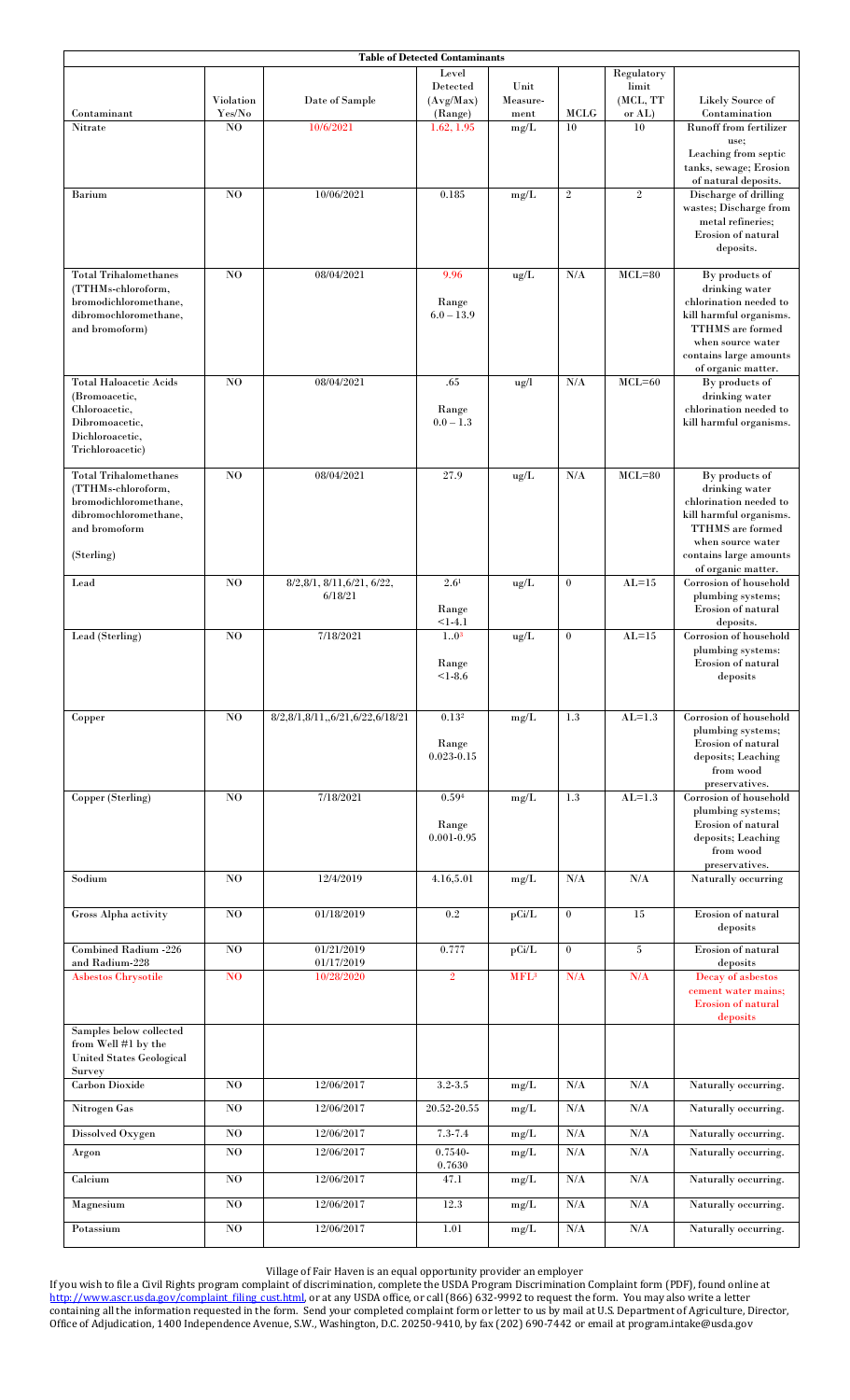| Sodium                                                                                                | N <sub>O</sub> | 12/06/17   | 4.23                | $mg/L$     | N/A              | $\rm N/A$      | Naturally occurring;<br>road salt; water<br>softeners; animal                                                                                           |
|-------------------------------------------------------------------------------------------------------|----------------|------------|---------------------|------------|------------------|----------------|---------------------------------------------------------------------------------------------------------------------------------------------------------|
| Chloride                                                                                              | N <sub>O</sub> | 12/06/2017 | 6.51                | mg/L       | $\rm N/A$        | $250\,$        | waste.<br>Naturally occurring or<br>indicative of road salt                                                                                             |
| Fluoride                                                                                              | N <sub>O</sub> | 12/06/2017 | 0.05                | mg/L       | $\rm N/A$        | $2.2\,$        | contamination.<br>Erosion of natural<br>deposits; discharge<br>from fertilizer and<br>aluminum factories.                                               |
| Silica                                                                                                | N <sub>O</sub> | 12/06/2017 | 9.98                | mg/L       | N/A              | $\rm N/A$      | Naturally occurring.                                                                                                                                    |
| Sulfate                                                                                               | N <sub>O</sub> | 12/06/2017 | 9.18                | mg/L       | $\rm N/A$        | 250            | Naturally occurring.                                                                                                                                    |
| Hardness                                                                                              | N <sub>O</sub> | 12/06/2017 | 168                 | mg/L       | $\rm N/A$        | N/A            | Naturally occurring.                                                                                                                                    |
| Nitrate and Nitrite                                                                                   | N <sub>O</sub> | 12/06/2017 | 1.93                | $mg/L$     | $10\,$           | 10             | Runoff from fertilizer<br>use;                                                                                                                          |
|                                                                                                       |                |            |                     |            |                  |                | Leaching from septic<br>tanks, sewage; Erosion<br>of natural deposits.                                                                                  |
| $\operatorname{Arsenic}$                                                                              | N <sub>O</sub> | 12/06/2017 | 0.1                 | $\rm ug/L$ | N/A              | 10             | Erosion of natural<br>deposits; runoff from<br>orchards; runoff from<br>glass and electronics<br>production wastes.                                     |
| <b>Barium</b>                                                                                         | N <sub>O</sub> | 12/06/2017 | 161                 | ug/L       | 2000             | 2000           | Discharge of drilling<br>wastes; Discharge from<br>metal refineries;<br>Erosion of natural<br>deposits.                                                 |
| Boron                                                                                                 | N <sub>O</sub> | 12/06/2017 | 12                  | ug/L       | $\rm N/A$        | $\rm N/A$      | Naturally occurring.                                                                                                                                    |
| Copper                                                                                                | N <sub>O</sub> | 12/06/2017 | 1.4                 | ug/L       | 1300             | $AL = 1300$    | Corrosion of household<br>plumbing systems;<br>Erosion of natural<br>deposits; Leaching<br>from wood<br>preservatives.                                  |
| Lead                                                                                                  | N <sub>O</sub> | 12/06/2017 | 0.25                | $\rm ug/L$ | $\boldsymbol{0}$ | $AL=15$        | Corrosion of household<br>plumbing systems;<br>Erosion of natural<br>deposits.                                                                          |
| Lithium                                                                                               | N <sub>0</sub> | 12/06/2017 | 2.2                 | ug/L       | N/A              | $\rm N/A$      | Naturally occurring.                                                                                                                                    |
| Molvbdenum                                                                                            | N <sub>0</sub> | 12/06/2017 | 0.09                | ug/L       | N/A              | N/A            | Naturally occurring.                                                                                                                                    |
| Selenium                                                                                              | N <sub>0</sub> | 12/06/2017 | 0.1                 | ug/L       | 50               | 50             | Discharge from<br>petroleum and metal<br>refineries; Erosion of<br>natural deposits;<br>discharge from mines.                                           |
| Strontium                                                                                             | N <sub>O</sub> | 12/06/2017 | 142                 | ug/L       | N/A              | $\rm N/A$      | Naturally occurring.                                                                                                                                    |
| Thallium                                                                                              | N <sub>O</sub> | 12/06/2017 | 0.04                | ug/L       | 0.5              | $\overline{2}$ | Leaching from ore-<br>processing sites;<br>discharge from<br>electronics, glass, and<br>drug factories.                                                 |
| Zinc                                                                                                  | N <sub>O</sub> | 12/06/2017 | 3                   | ug/L       | $\rm N/A$        | 5000           | Naturally occurring;<br>mining waste.                                                                                                                   |
| Uranium                                                                                               | N <sub>O</sub> | 12/06/2017 | 0.133               | ug/L       | $\boldsymbol{0}$ | 30             | Erosion of natural<br>deposits.                                                                                                                         |
| <b>Beta Radioactivity</b>                                                                             | N <sub>O</sub> | 12/06/2017 | 1.7                 | pCi/L      | N/A              | $\rm N/A$      | Erosion of natural<br>deposits.                                                                                                                         |
| Radon-2224                                                                                            | N <sub>0</sub> | 12/06/2017 | 430                 | pCi/L      | N/A              | N/A            | Erosion of natural                                                                                                                                      |
| Atrazine                                                                                              | N <sub>O</sub> | 12/06/2017 | 7.85                | ng/L       | 3000             | 3000           | deposits.<br>Runoff from herbicide                                                                                                                      |
| Simazine                                                                                              | N <sub>O</sub> | 12/06/2017 | (Estimated)<br>12.1 | ng/L       | 4000             | 4000           | used on row crops.<br>Herbicide runoff                                                                                                                  |
| 2-Chloro-4-                                                                                           | N <sub>O</sub> | 12/06/2017 | 22.9                | ng/L       | N/A              | 50,000         | Degradation byproduct                                                                                                                                   |
| isopropylamino-6-amino-s-<br>triazine (Deethyl Atrazine)<br>2-Hydroxy-4-<br>isopropylamino-6-amino-s- | N <sub>O</sub> | 12/06/2017 | 1.39                | ng/L       | N/A              | 50,000         | of the herbicide<br>atrazine.<br>Degradation byproduct<br>of the herbicide                                                                              |
| triazine<br>Fluometuron                                                                               | N <sub>0</sub> | 12/06/2017 | 14.3                | ng/L       | N/A              | 50,000         | atrazine.<br>Fluometuron is an<br>anthropogenic<br>compound used as a<br>pre-emergence and<br>post-emergence<br>herbicide. It may be<br>released to the |
|                                                                                                       |                |            |                     |            |                  |                | environment during<br>its production and will<br>be released during its<br>application to<br>agricultural fields.                                       |

Village of Fair Haven is an equal opportunity provider an employer

If you wish to file a Civil Rights program complaint of discrimination, complete the USDA Program Discrimination Complaint form (PDF), found online at [http://www.ascr.usda.gov/complaint\\_filing\\_cust.html,](http://www.ascr.usda.gov/complaint_filing_cust.html) or at any USDA office, or call (866) 632-9992 to request the form. You may also write a letter containing all the information requested in the form. Send your completed complaint form or letter to us by mail at U.S. Department of Agriculture, Director, Office of Adjudication, 1400 Independence Avenue, S.W., Washington, D.C. 20250-9410, by fax (202) 690-7442 or email at program.intake@usda.gov